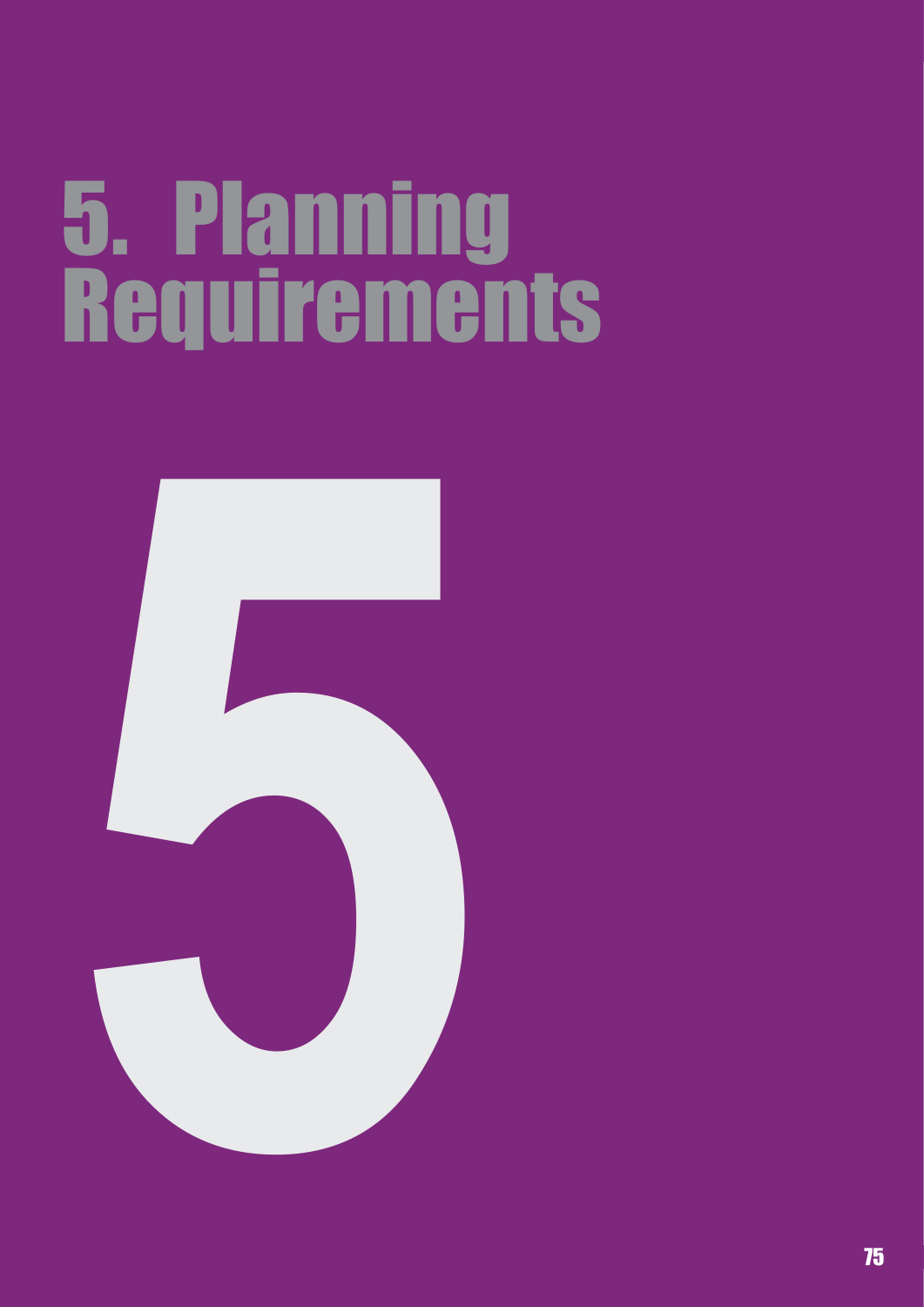# 5. Planning Requirements

- **5.0.1.** This SPD has been prepared in sufficient detail to allow full and detailed planning applications to come forward on individual sites within the Eastern Gate area.
- **5.0.2.** Any planning application should include the following supporting evidence, where relevant, in accordance with national and regional planning policy and Cambridge's adopted planning policy framework. The list below is not exhaustive as additional requirements may arise as a result of specific site conditions. Furthermore, in order to ensure that the level of detailed assessment is relevant to the particular planning application, applicants should enter into pre-application discussions with the Local Planning Authority and should refer to any current documentation on local requirements adopted by Cambridge City Council.
	- **Affordable Housing Statement**
	- Air Quality Assessment
	- **Community Facilities Statement**
	- Design and Access Statement
	- **Disability Access Statement (where a** design and access statement is not required)
	- Economic and Business Development **Statement**
	- **Environmental Statement**
	- Flood Risk Assessment
	- Foul Sewage and Utilities Assessment
	- Heritage Statement including Archaeological Assessment
- Land Contamination Assessment
- **Landscape Strategy**
- **Lighting Assessment**
- Noise Impact Assessment
- **Den Space Assessment**
- **Phasing/implementation/construction** statement
- **Planning Obligations Statement** including Draft Head(s) of Terms
- **Planning Statement**
- **Public Art Statement/indicative Strategy**
- Residential Development Statement
- Sustainability Statement
- Sustainable Drainage Strategy and Maintenance Plan
- **Transport Assessment**
- **Travel Plan**
- Tree Survey/Arboricultural Survey
- **Nentilation/ Extraction Statement**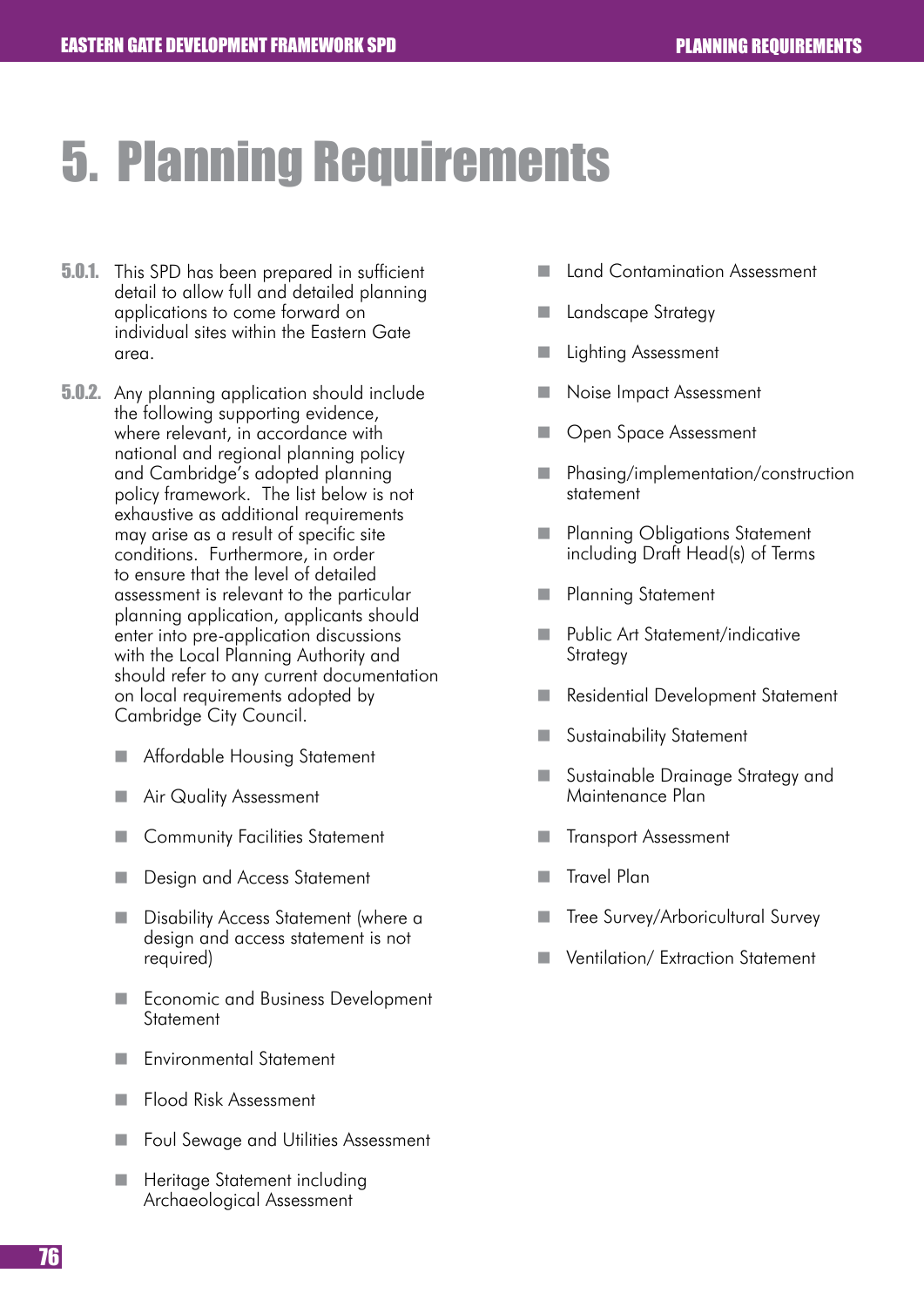# Appendices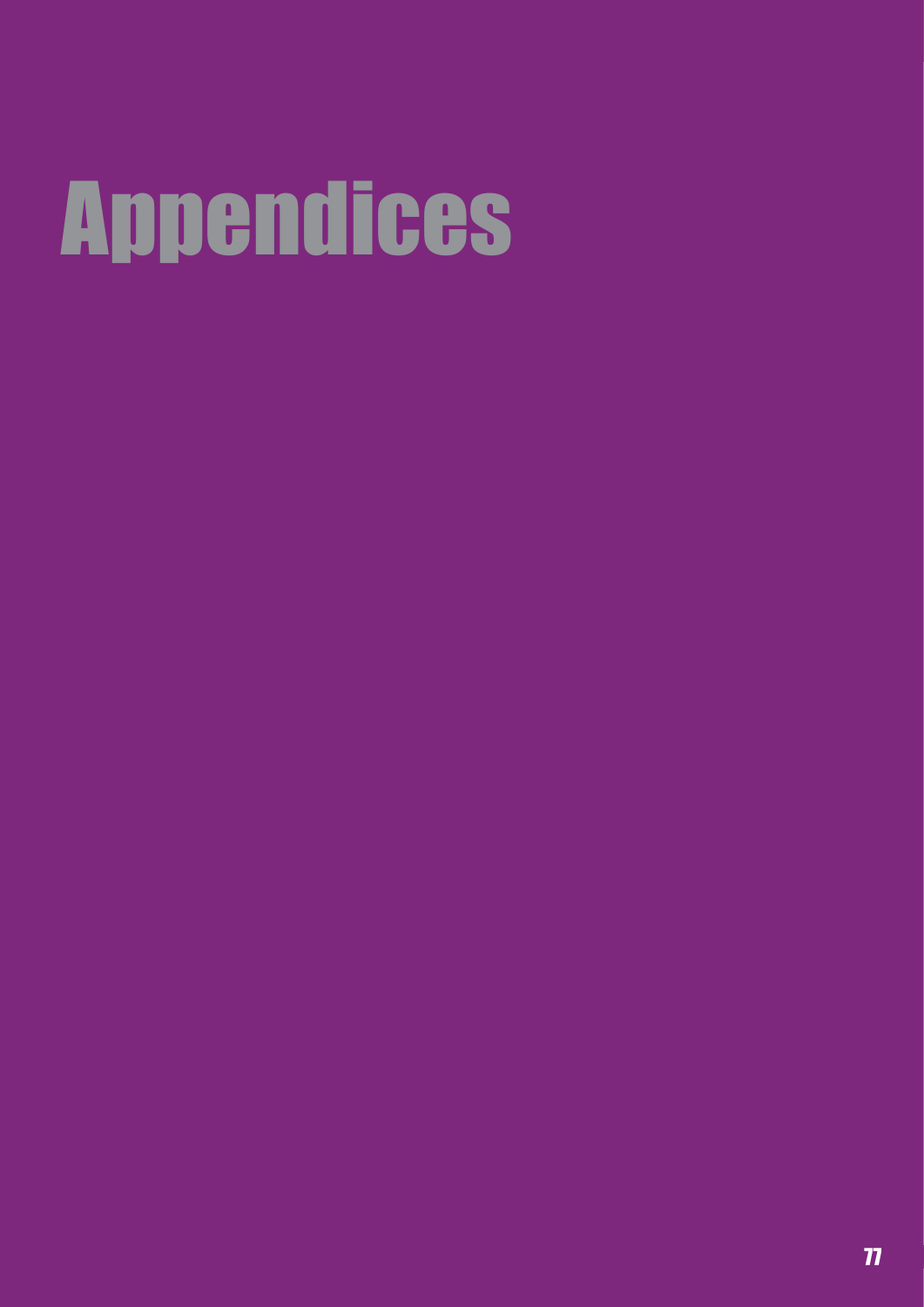$\oplus$ 

# Appendix A: Air Quality Management Area

The primary local impacts on air quality in Cambridge are from road transport and domestic, commercial and industrial heating sources, as such an Air Quality Management Area (AQMA) was designated in the centre of the city in August 2004, of which the proposed Eastern Gate study area falls within (refer to figure 74)

Cambridge City Council have produced guidance to assist developers meet their air quality requirements as set out in the Sustainable Design and Construction SPD document, published in 2007.

The "Air Quality in Cambridge - Developers Guide" booklet has been designed to provide information on the way in which air quality and air pollution issues will be dealt with through the development management process.

It provides detailed step-by-step guidance so that developers and their agents or consultants can prepare all the necessary documentation prior to submitting a formal application, thus preventing delays and saving time.

Dealing with air quality through the development managment process is just one of the ways the City Council are aiming to improve air quality in Cambridge.

Further information about air pollution in Cambridge, in addition to the Sustainable Design and Construction SPD and the Air Quality in Cambridge booklet, can be downloaded from www.cambridge.gov.uk.



**Figure 73: Cambridge City Council Air Quality Management Area** 



**Figure 74: Cambridge City Council guidance containing information about air pollution**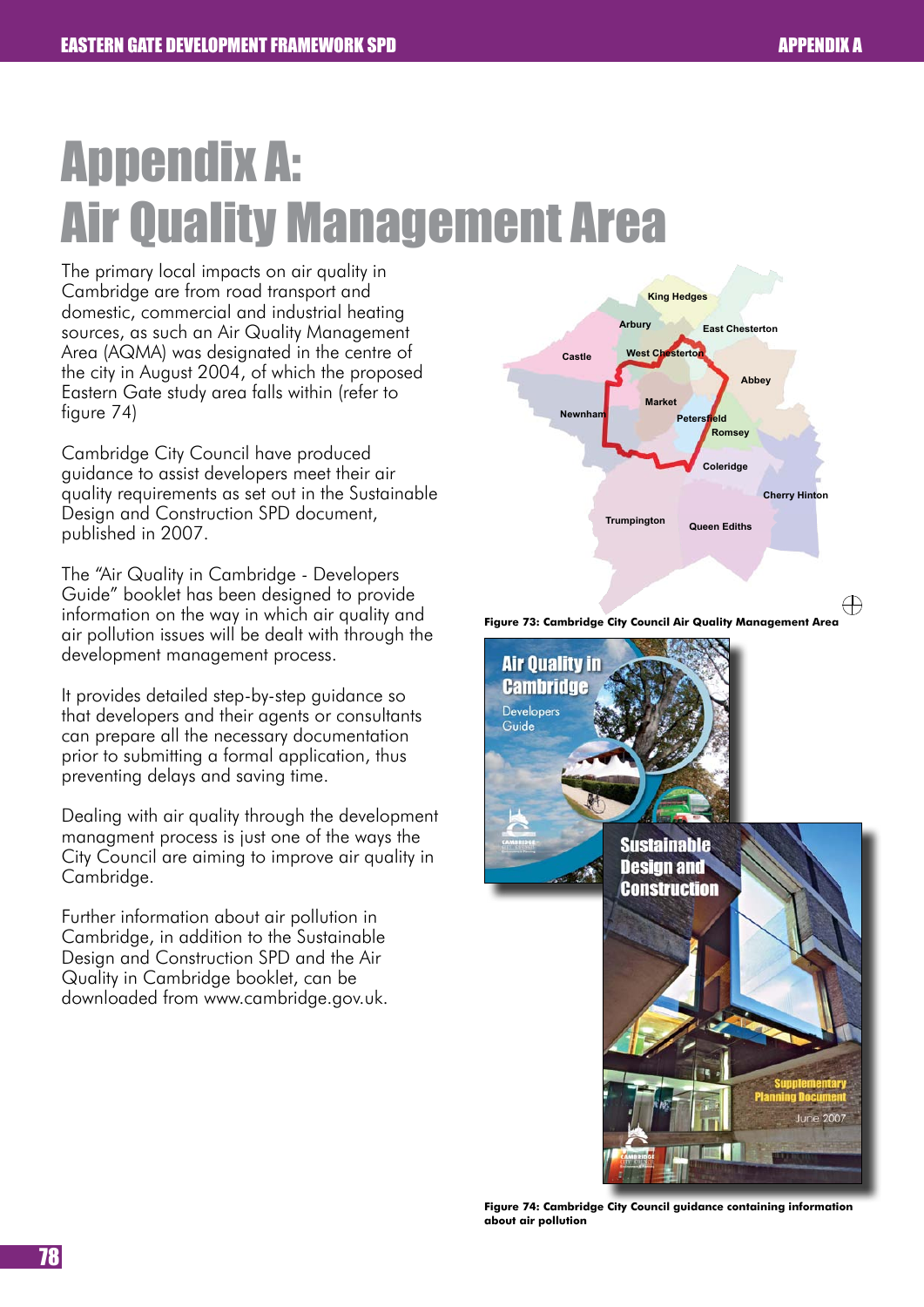

**Figure 75: Eastern Gate study area in relation to the Cambridge City Council Air Quality Management Area**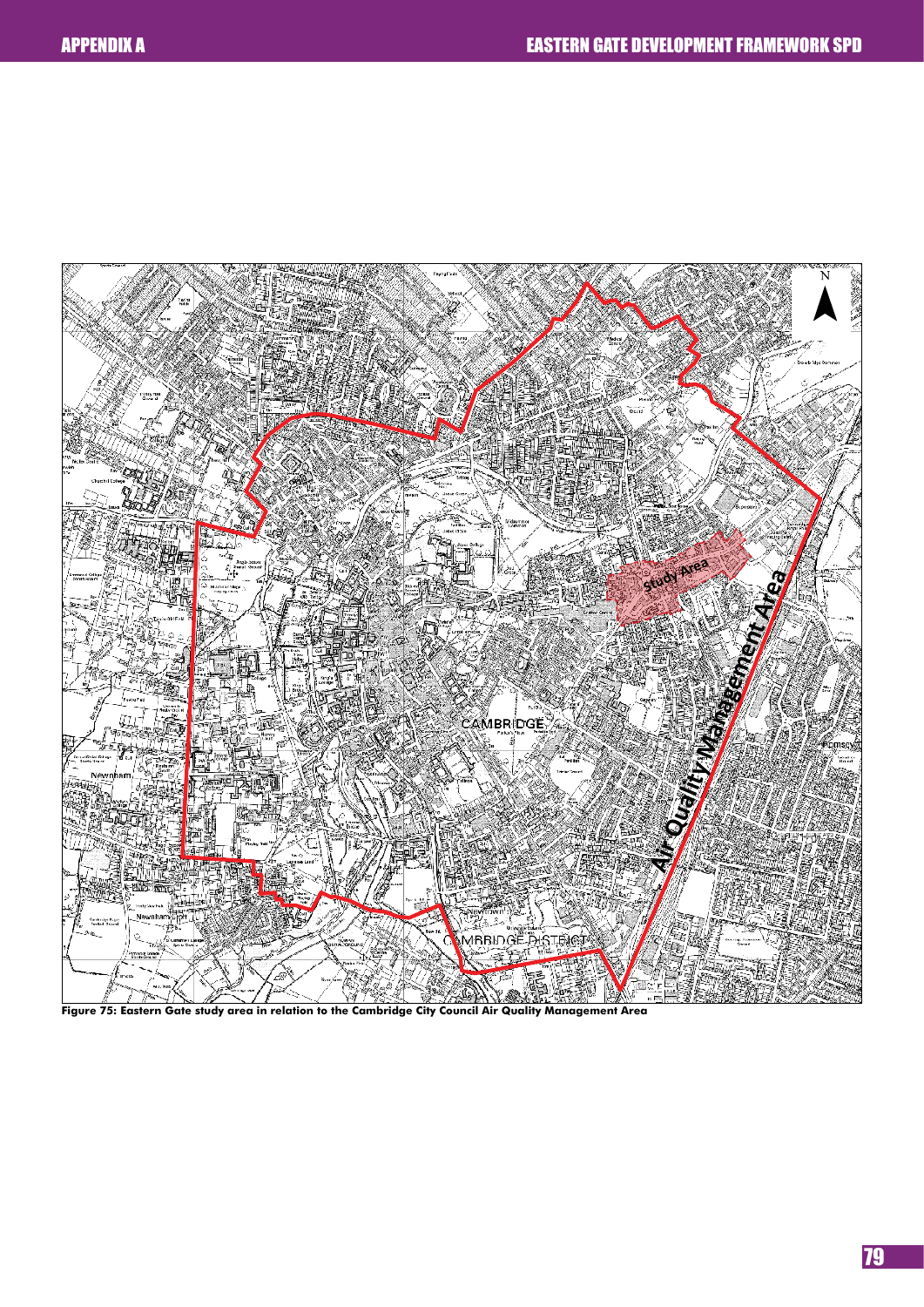# Appendix B: Planning Policy Framework

Given that this SPD will form part of Cambridge's Local Development Framework (LDF), it is important to provide a summary of the statutory framework in which it has been prepared. This appendix therefore considers the national, regional and local policies, guidance and strategies that the document should be in general conformity with and which will be a material consideration against which any applications may be assessed. This list cannot hope to be exhaustive, as other policies may also be relevant dependent on the nature of forthcoming development proposals or upon policy documents, which emerge after the production of this document.

# Local Policy

- *Cambridge Sustainable Community Strategy (2007)*. This strategy was adopted by the City Council with the aims to enhance the environment and improve the quality of life for people living in, working in and visiting the City. People in the City should live in sustainable communities that are strong, healthy, active, safe and inclusive.
- Cambridge Local Plan (2006) sets out policies and proposals for future development and land use to 2016. The Local Plan interprets national and regional planning policies and relates them to Cambridge. The Local Plan was subject to a Local Plan Inquiry in 2005 and was amended following the receipt of the binding Inspector's Report in 2006. A large proportion of the Eastern Gate area is allocated within the Cambridge Local Plan 2006 under sites 7.01 and 7.03 of the Proposals Schedule, which proposes the following uses:

*Site 7.01 (New Street/Newmarket Road) – Employment, Housing and Student Hostel.*

*Site 7.03 (Coldham's Lane/Newmarket Road) – Mixed uses including housing and employment B1 (a) (not exceeding existing*  *B1 (a) floorspace), hotel student hostel and A1 non-food retail (not exceeding 50% of the site area).*

This draft SPD expands upon these area based allocations, as well as the following key saved policies contained within Chapter 3 of the Cambridge Local Plan:

The other policies in the Local Plan relevant to this SPD are set out below:

*Policy 3/4 Responding to Context – Developments will be permitted which demonstrate that they have responded to their context and drawn inspiration from the key characteristics of their surroundings to create distinctive places. Such Developments will:*

*a) identify and respond positively to existing features of natural, historic or local character on and close to the proposed development site;*

*b) be well connected to, and integrated with, the immediate locality and the wider City; and*

*c) have used the characteristics of the locality to help inform the siting, massing, design and materials of the proposed development.*

*Policy 3/6 Ensuring Coordinated Development – The development of a site or of part of a site will only be permitted where it can be demonstrated that due consideration has been given to the safeguarding appropriate future developments on the remainder of the site or adjacent sites.*

*Policy 3/7 Creating Successful Places – Development will be permitted which demonstrates that it is designed to provide attractive, high quality, accessible, stimulating, socially inclusive and safe living and working environments. Factors to be*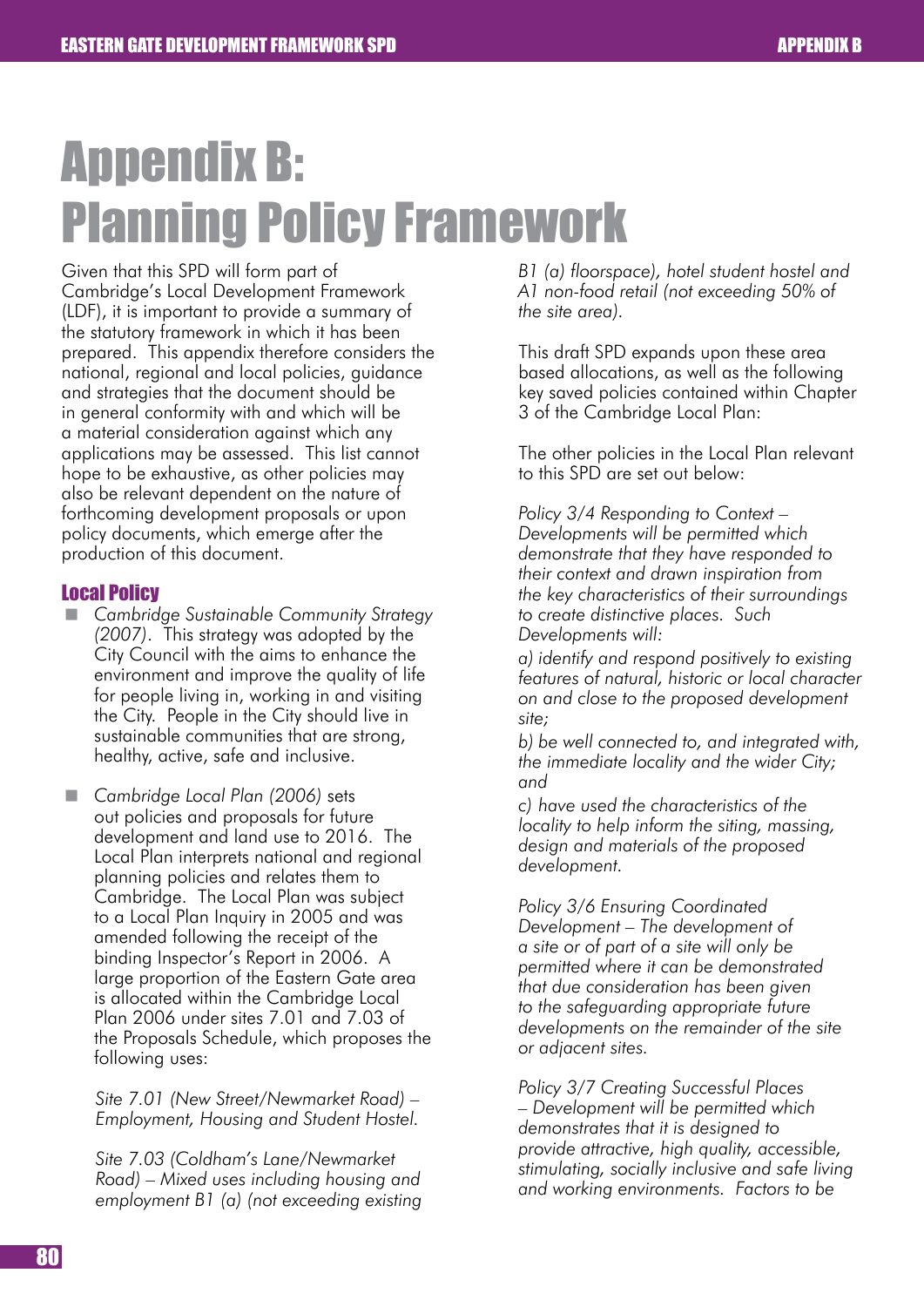*taken into account are:*

*a) a comprehensive design approach which achieves good interrelations and integrations between buildings, routes and spaces;*

*b) the development of a hierarchy of streets which respond to their levels of use whilst not allowing vehicular traffic to dominate;*

*c) the creation of attractive built frontages to positively enhance the townscape where development adjoins public spaces and streets;*

*d) the orientation of buildings to overlook public spaces and promote natural surveillance;*

*e) the provision of active edges onto public spaces and promote natural surveillances;*

*f) the provision of clearly distinct public and private spaces and the design of such spaces so that they are useable, safe and enjoyable to use;*

*g) the integration of affordable and supported housing in ways that minimise social exclusion;*

*h) design which avoid the threat or perceived threat of crime, avoid insecurity and neglect and contribute to improving community safety;*

*i) the use of high quality traditional and modern materials, finishes and street furniture suitable to their location and context;*

*j) a contribution to the improvement and enhancement of the public realm close to the development;*

*k) provision for the adequate management and maintenance of development;*

*l) the inclusion of public art within new developments; and*

*m) a consideration for the needs of those with disabilities to ensure places are easily and safely accessible.*

The other policies in the Local Plan relevant to this SPD site are set out below:

3/1 Sustainable Development

3/3 Safeguarding Environmental Character

3/8 Open Space and Recreation Provision Through New Development

3/9 Watercourses and Other Bodies of **Water** 

3/11 The Design of External Spaces

3/12 The Design of New Buildings

3/13 Tall Buildings and the Skyline

3/14 Extending Buildings

3/15 Shopfronts and Signage

4/2 Protection of Open Space

4/3 Safeguarding Features of Amenity or Nature Conservation Value

4/4 Trees

4/6 Protection of Sites of Local Nature Conservation Importance

4/9 Scheduled Ancient Monuments/ Archaeological Areas

4/10 Listed Buildings

4/11 Conservation Areas

4/12 Buildings of Local Interest

4/13 Pollution and Amenity

4/14 Air Quality Management Areas

4/15 Lighting

5/1 Housing Provision

5/4 Loss of Housing

5/5 Meeting Housing Needs

5/9 Housing for People with Disabilities

5/10 Dwelling Mix

5/14 Provision of Community Facilities

Through New Development

6/2 New Leisure Facilities

6/3 Tourist Accommodation

6/4 Visitor Attractions

6/6 Change of Use in the City Centre

6/8 Convenience Shopping

6/10 Food and Drink Outlets

7/1 Employment Provision

7/2 Selective Management of the Economy

7/7 College and University of Cambridge

Staff and Student Housing

7/9 Student Hostels for Anglia Rusking **University** 

7/10 Speculative Student Hostel Accommodation

8/1 Spatial Location

8/2 Transport Impact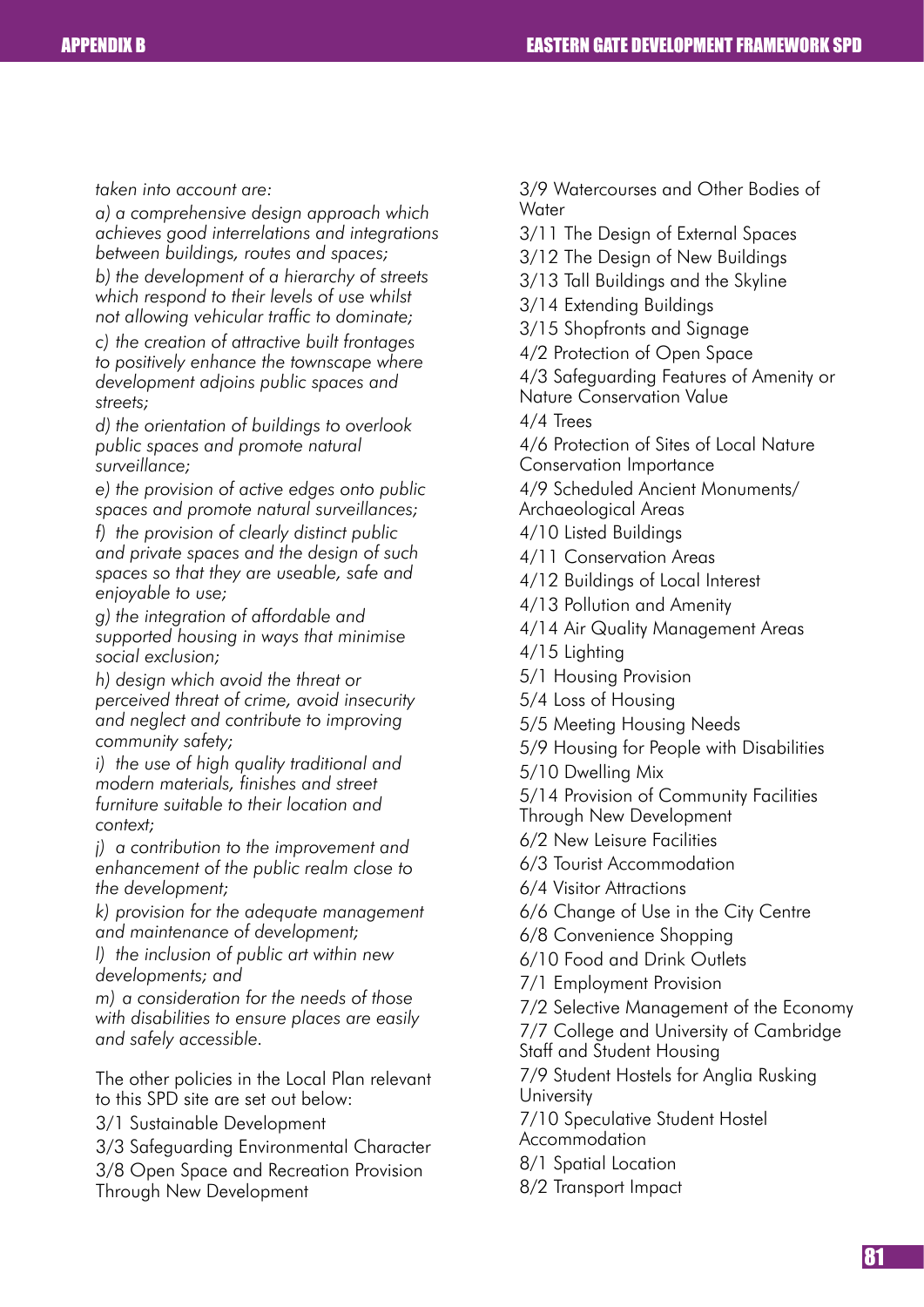- 8/3 Mitigating Measures
- 8/4 Walking and Cycling Accessibility
- 8/5 Pedestrian and Cycle Network
- 8/6 Cycle Parking
- 8/8 Land for Public Transport

8/9 Commercial Vehicles and Servicing

- 8/10 Off-Street Car Parking
- 8/11 New Roads

8/16 Renewable Energy in Major New **Developments** 

8/17 Renewable Energy

8/18 Water, Sewerage and Drainage Infrastructure

10/1 Infrastructure Improvements

Cambridge City Council's Local Development Framework is the overall term for the portfolio of documents that will replace the Local Plan and will set out the City Council's policies for development and land use in the future. As part of the Local Development Framework the Council has prepared a Local Development Scheme. This document specifies which documents the City Council will produce as part of the development plan for Cambridge, and the timetable for their preparation.

**F** GVA Grimley for Cambridge City Council *and South Cambridgeshire District Council (October 2008), Cambridge Sub-Region Retail Study.*

This document assesses the performance of existing retail centres and and the quantitative and qualitative need for new retail (comparison and convenience goods) floorspace up to  $2011$ ,  $2016$  and  $2021$ .

 *Warwick Business Management Limited for Cambridge City Council and South Cambridgeshire District Council (July 2008), Employment Land Review*. This document is an employment land review, which provides an evidence base for employment land policies and allocations for proposed Local Development Frameworks within the City and South Cambridgeshire.

- *Statement of Community Involvement (2007)* The City Council wants to actively engage with the community and have drawn up a Consultation Strategy for Planning in Cambridge which:
	- Sets out how and when Cambridge City Council will involve the community and key stakeholders in preparing, altering and reviewing its Plans and Guidance to guide future development in the City; and
	- Explains how the City Council will involve the community in planning applications.
- *Supplementary Planning Documents.* The City Council has also prepared the following Supplementary Planning Documents, which will potentially be applicable to this area:
	- **Affordable Housing SPD (2008)**
	- **Sustainable Design and Construction SPD** (2007)
	- **Planning Obligations Strategy SPD** (2010)
	- Public Art SPD (2010

Other relevant local level documents include:

- *Cycle Parking Guide for New Residential Development*  This guidance (2009) for developers gives detailed guidelines for the provision on high quality residential cycle parking, specifically for new developments and supplements Cambridge City Council's cycle parking standards.
- *Cambridge City Nature Conservation Strategy 'Enhancing Biodiversity'*  This document (2006) was prepared by the Wildlife Trust for Bedfordshire, Cambridgeshire, Northamptonshire and Peterborough for Cambridge City Council. It is a technical document, which describes the nature conservation situation at the time of production in 2006 and aims to guide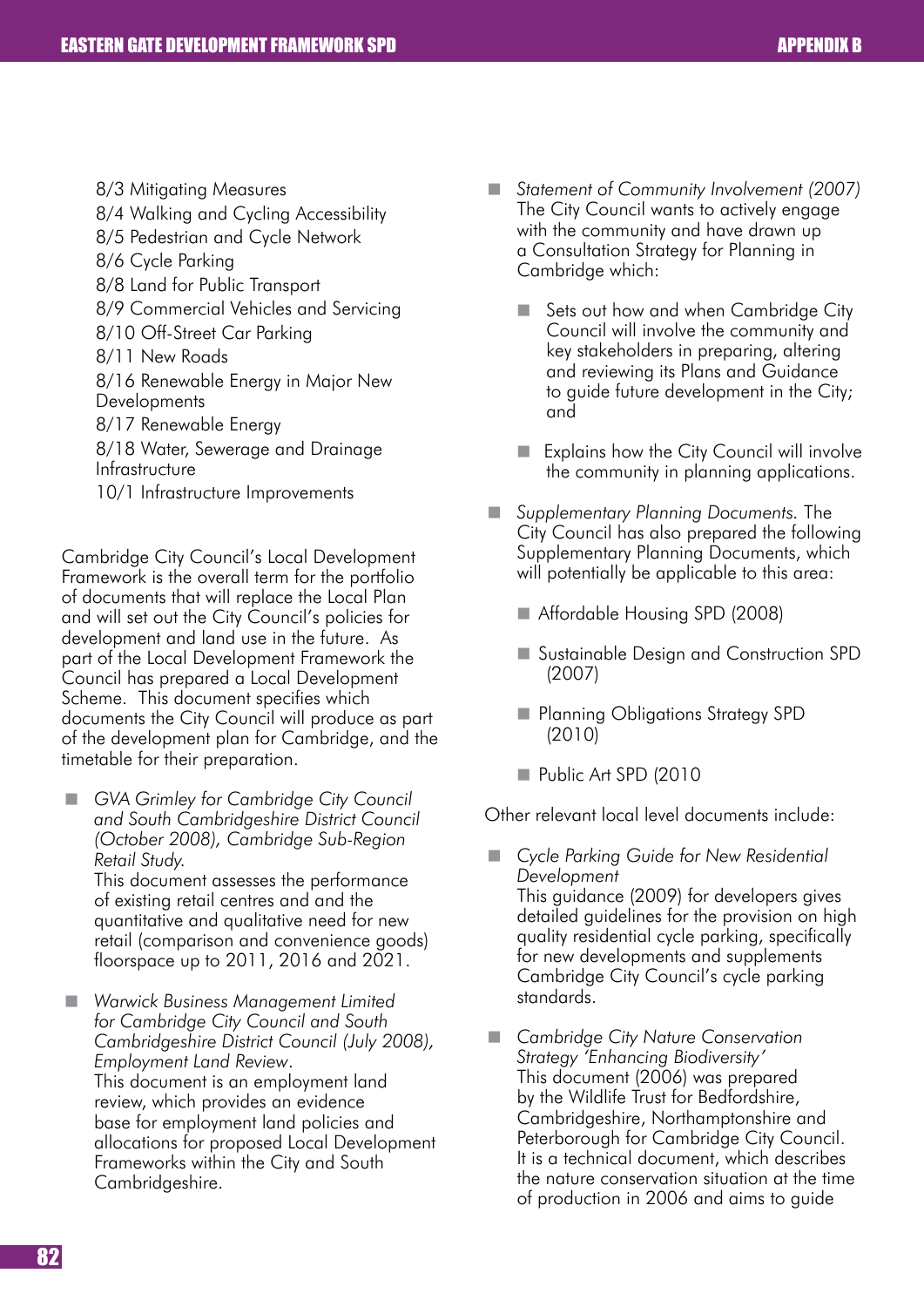future nature conservation activities across the City.

 *Cambridge Landscape Character Assessment (2003)*

This assessment indicates areas or features important to the environment and setting of Cambridge in order to ensure that new developments will take account of existing character and where possible achieve environmental or visual improvement.

- *Eastern Corridor Area Transport Plan* Produced by the County and City Councils, the purpose of this document is to identify new transport infrastructure and service provision that is needed to facilitate large-scale development in the east of Cambridge. In addition, it also seeks to identify a fair and robust means of calculating how individual development sites in the area should contribute towards the fulfillment of that transport infrastructure.
- Open Space and Recreation Strategy (2006) This document was adopted by Cambridge City Council following scrutiny by the Environment Scrutiny Committee on 7th November 2006. It is a material consideration in the determination of planning applications and appeals, supports the policies in the Local Plan, and will guide the development of Area Action Plans and Supplementary Planning Documents. The Strategy was first adopted in July 2004. The majority of that document related to the 1996 Local Plan, but it included elements to be incorporated in the new Local Plan. This revised Strategy has been updated to relate to the 2006 Local Plan.

# Regional and Sub-Regional Policy

 *The East of England Plan: The Revision to the Regional Spatial Strategy for the East of England (2008)* 

This document sets out the strategy to guide planning and development in the East of England to the year 2021. It covers economic development, housing, the environment, transport, waste management, culture, sport and recreation, mineral

extraction and implementation. It aims to improve quality of life, and sets out proposals, which will influence where we choose to work and live and how we move about the region. It also seeks to address issues such as social exclusion, the need for regeneration and the impact of climate change.

 *Cambridgeshire and Peterborough Structure Plan (2003)* 

This document sets out the strategic framework for land use planning in Cambridgeshire and Peterborough up to 2016. Under the 2004 Planning and Compulsory Purchase Act and following the adoption of the East of England Plan: The Revision to the Regional Spatial Strategy for the East of England in May 2008, the Government Office for the East of England (GO-East) has directed that only certain policies in the Plan remain in force. The saved policies relevant to this site are P4/4 Water-Based Recreation and P6/1 Development-related Provision.

 *Cambridgeshire Local Transport Plan (2006- 2011)*

This Plan sets out how the County Council, the highway authority for Cambridgeshire, will use the money allocated by the government for transport to deliver an improved transport system. This will help to meet the government's Shared Priorities for Transport, namely improving accessibility, improving air quality and tackling congestion and safer roads, along with the additional objectives of meeting the needs of the economy and the County's growing population and maintaining an efficient transport network. The Rights of Way Improvement Plan, a statutory Policy of the Highway Authority, forms part of the Local Transport Plan.

 *A Quality Charter for Growth in Cambridge, Cambridgeshire Horizons (2008)* The aim of this document is to improve quality while simplifying the development process by establishing a short set of overriding principles.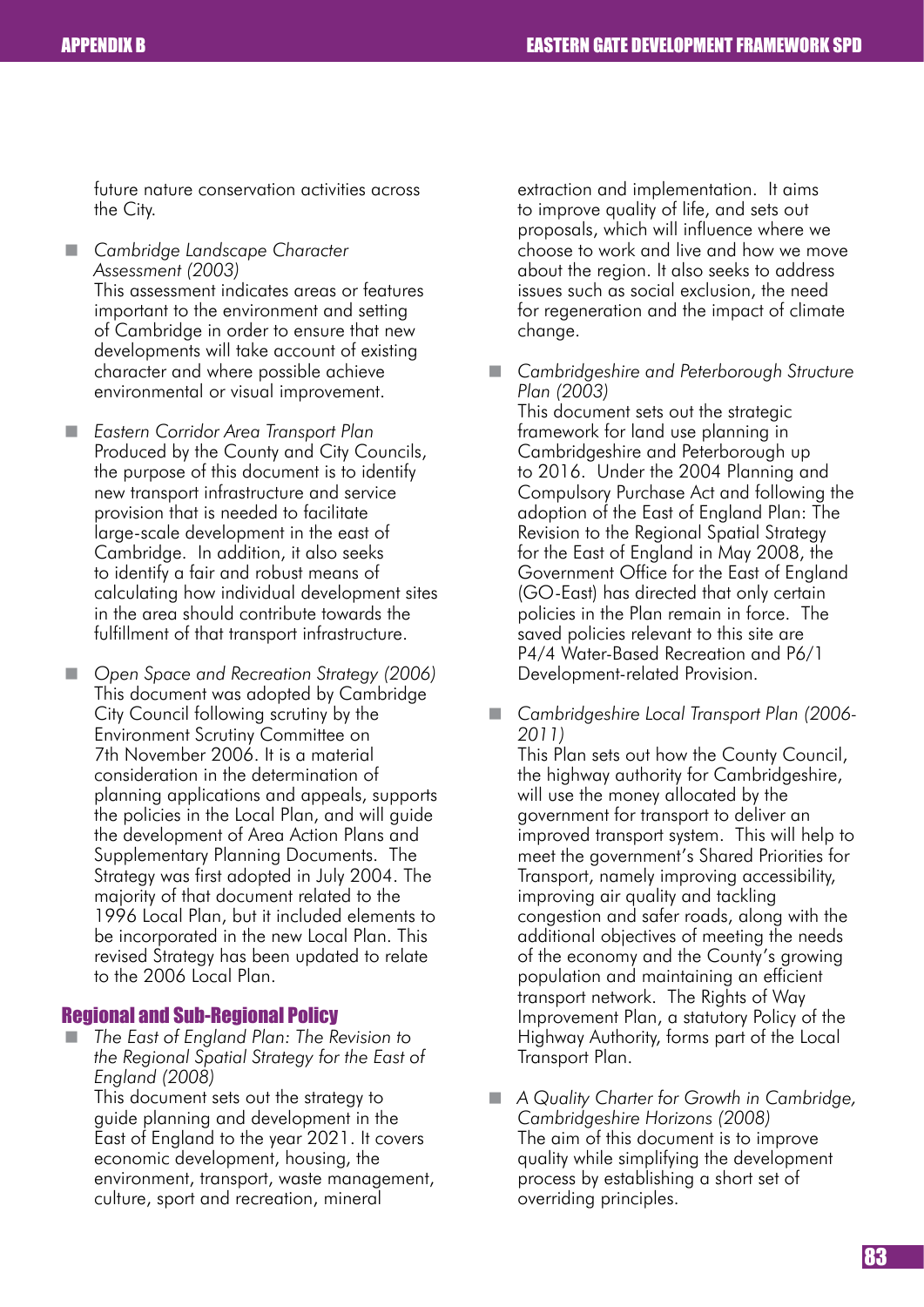- *Biodiversity Checklist for Land Use Planners in Cambridgeshire & Peterborough* This checklist (2001) aims to aid strategic and development control planners when considering biodiversity in relation to their work, both in policy development and when dealing with planning proposals. It provides guidance regarding habitat creation and enhancement.
- S*ustainable Construction in Cambridgeshire - A Good Practice Guide (Cambridgeshire County Council & Cambridgeshire Horizons, 2006)*

This guide is designed to aid all those involved in the planning, design and construction of new developments within Cambridgeshire. It is one of a range of documents providing guidance on different aspects of sustainable development. The purpose of the guide is to illustrate the manner in which development should be approached. It is a Good Practice Guide that seeks to raise the standard of construction across the sub-region.

# National Planning Policy

As this document is area-based, rather than purely thematic, there are a number of potentially relevant Planning Policy Guidance notes (PPG) and Planning Policy Statements (PPS) dependent on the development scheme involved:

- **PPS 1 Delivering Sustainable Development** (2005)
- **PPS: Planning and Climate Change -**Supplement to PPS 1 (2007)
- PPG 2 Green Belt (1995)
- **PPS 3 Housing (2006)**
- **PPS 4 Planning for Sustainable Economic** Growth (2009)
- **PPS 5 Planning for the Historic** Environment (2010)
- PPS 9 Biodiversity and Geological

Conservation (2005)

- **PPS 12 Local Development Frameworks** (2004) Local Spatial Planning (2008)
- PPG 13 Transport (2001)
- PPS 22 Renewable Energy (2004)
- **PPS 23 Planning and Pollution Control** (2004)
- PPS 25 Development and Flood Risk (2006)
- **PPS 25 Development and Flood Risk -**Practice Guide (2008)

In addition to the advice contained in PPGs and PPSs, this SPD pays close regard to the advice and guidance on achieving high quality design in the built environment contained in the following publications:

- **The Urban Design Compendium (Volumes 1** and 2), (English Partnerships, 2007)
- By Design Urban Design in the Planning System: Towards Better Practice, (CABE, 2000)
- **Building in Context: New Development in** Historic Areas (English Heritage and CABE, 2001)
- White Paper Heritage Protection for the 21st Century, (DCMS, 2007)
- Regeneration and the Historic Environment – Heritage as a catalyst for better social and economic regeneration, (English Heritage, 2005)
- $\blacksquare$  Heritage Works: The use of historic buildings in regeneration (English Heritage, the British Property Federation, the Royal Institution of Chartered Surveyors and Drivers Jonas, 2006)
- Manual for Streets 1 & 2(Department for Transport, 2007 & 2010)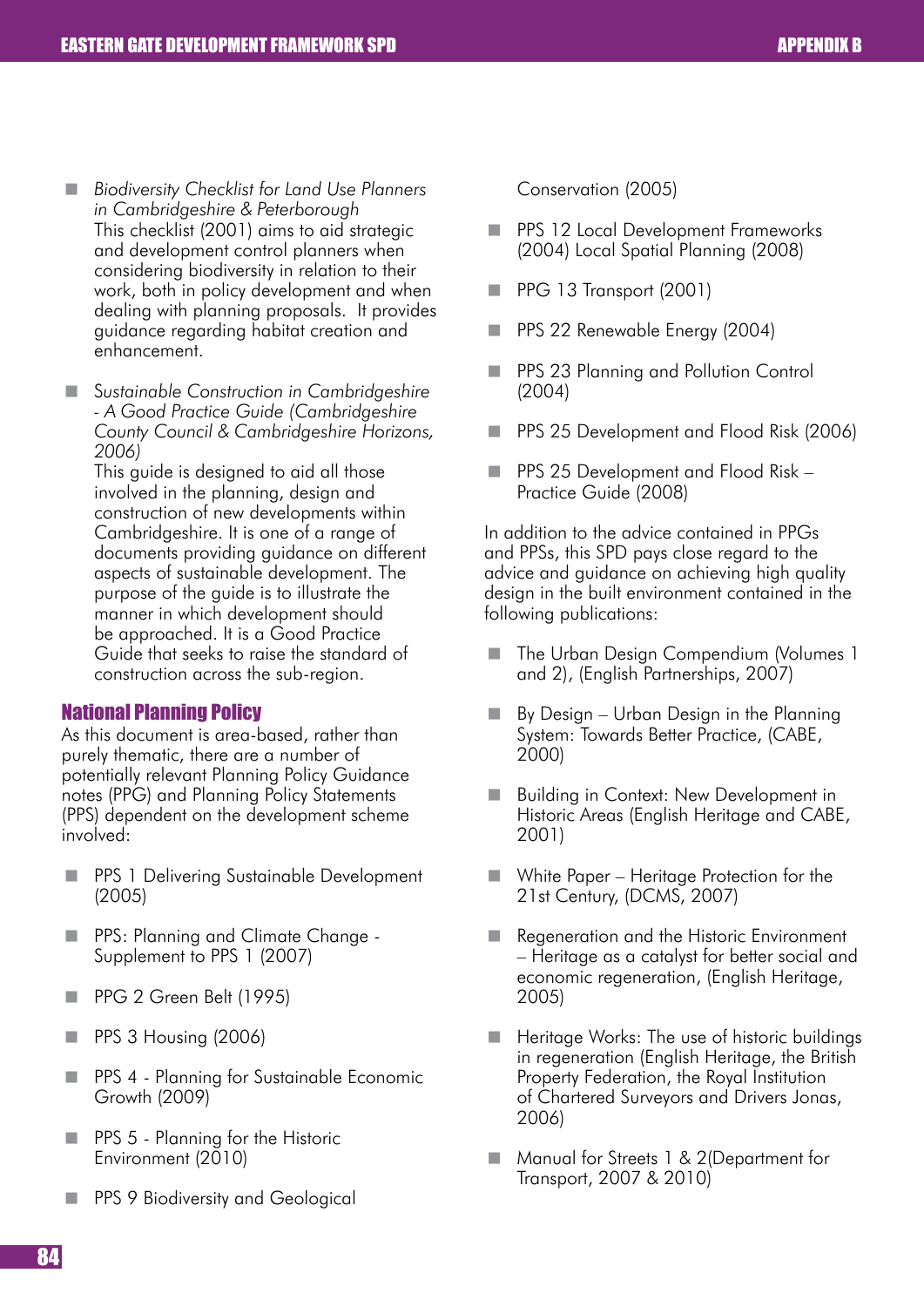# Appendix C: List of Background Documents

- **Eastern Gate Visioning Document,** Cambridge City Council, February 2011
- **Eastern Gate Equalities Impact Assessment,** Cambridge City Council
- **Habitat Regulations Assessment Screening** Report for the Eastern Gate Development Framework SPD, Cambridge City Council,
- **Sustainability Appraisal Scoping Report** Addendum, Cambridge City Council, February 2011
- **Eastern Gate Development Framework,** Summary of Public Meeting, January 2010.
- Cambridge Local Plan, Cambridge City Council, 2006.

All of the documents referenced above are available on the City Council's website at www.cambridge.gov.uk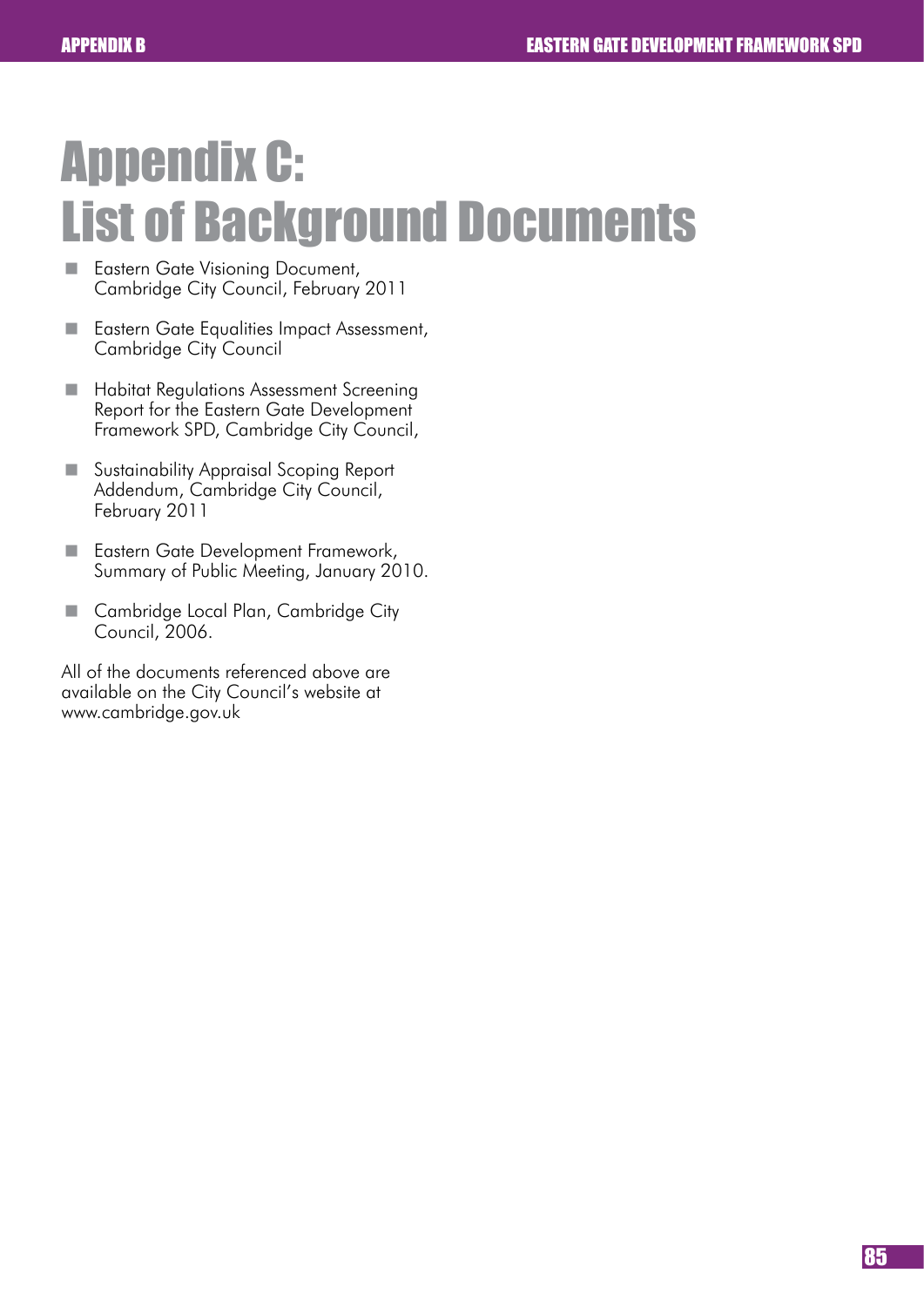# Appendix D: Image Credits

Photographs and images within this draft SPD were taken or created by the Cambridge City Council Urban Design Team, with the following exceptions:

Figures 4 & 5, page 12: 1886 and 1954 Figure Ground Plans derived from Ordnance Survey Maps, The Cambridge Collection in Cambridge Central Library

Figure 7 Page 14: 1925 Ordnance Survey Maps, The Cambridge Collection in Cambridge Central Library

Figure 8, Page 15: Photograph of St Andrewthe-Less (Abbey Church), Cambridgeshire Churches, www.druidic.org [accessed May 2010]

Figures 9 & 10, Page 15: Images of the construction of Elizabeth Way bridge taken 1971, The Cambridge Collection in Cambridge Central Library

Figure 12, Page 16: Photograph of Newmarket Road Gas Works, M J Petty, Cambridge in Picture 1888-1988, 1988, Cambridge Newspapers p142

Figure 11, Page 16: Photograph of East Road/ Newmarket Road junction before it was duelled in 1963, M J Petty, Cambridge in Picture 1888- 1988, 1988, Cambridge Newspapers p106

Figure 27, page 26: Image of the Cambridge Crown Court building [www.wikipedia.org]

Figure 33, Page 40: Left image - Norway Maple, [www.barrowuponsoarheritage.org.uk] Right image - leaves [www.media-2.web.britannica. com]

Figure 34, Page 40: Left image - Field Maple, [www.english-country-garden.com], Right image - leaves, [www.flickr.com]

Figure 38, Page 44: Church of St Andrew-the-Less (Abbey Church) [www.cambridge2000.com]

Figures 45-48, Page 55: Images of Maid Marrian Way [www.cabe.org.uk]

Figures 49 & 50, Page 55: Elwick Square, Ashford, [www.rlk-consultatnts.org.uk & www. hamilton-baillie.co.uk]

Figure 65, Page 68: Shrewsbury High Street, Shropshire , image from RUDI [www.rudi.net]

Figure 66, Page 68: Waterstone Park, Greenhithe, Kent [www.cabe.org.uk]

Figure 71, Page 68: Newhall, Harlow [www. hamilton-baillie.co.uk]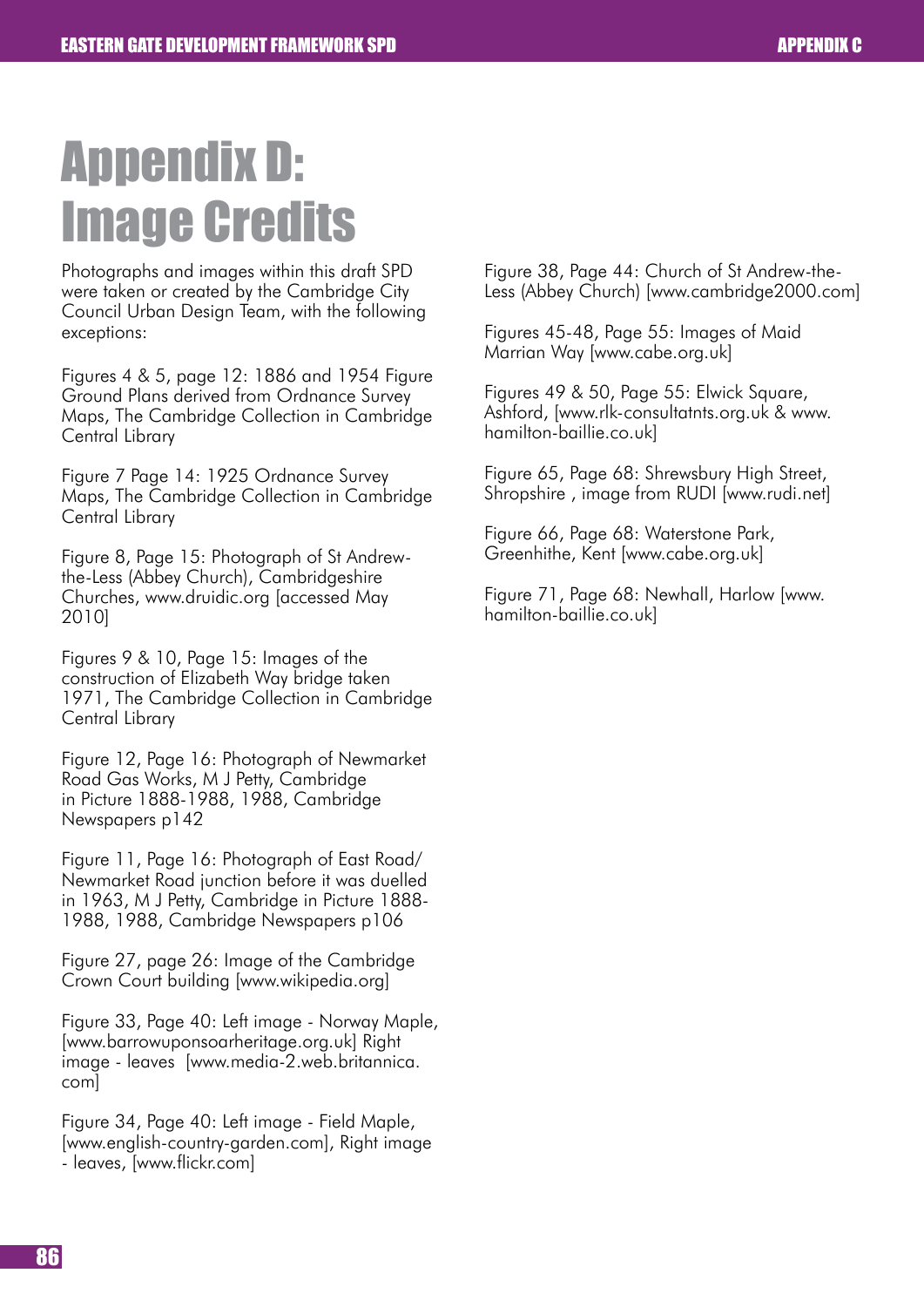# **Glossary**

# Active frontages

An active frontage is one which allows some kind of movement or visual relationship between the person outside and the activity inside. At a minimal level, this interaction might be one of simple observation such as a window display or people working. At a higher level of interaction, the pedestrian could be encouraged to enter the unit to buy something or participate in an activity. The most interactive frontages are usually those of cafés, bars or shops, which spill out onto the street.

# **Accessibility**

The ease with which a building, place of facility can be reached by people and/or goods and services. Accessibility can be shown on a plan or described in terms of pedestrian and vehicle movements, walking distance from public transport, travel time or population distribution.

# Affordable Housing

Affordable housing includes social rented and intermediate housing, provided to specified eligible households whose needs are not met by the market. Affordable housing should:

- Meet the needs of eligible households including availability at a cost low enough for them to afford, determined with regard to local incomes and local house prices.

- Include provision for the home to remain at an affordable price for future eligible households or, if these restrictions are lifted, for the subsidy to be recycled for alternative affordable housing provision.

#### *Social rented housing* is:

'Rented housing owned and managed by local authorities and registered social landlords, for which guideline target rents are determined through the national rent regime. It may also include rented housing owned or managed by other persons and provided under equivalent rental arrangements to the above, as agreed with the local authority or with the Housing Corporation as a condition of grant.

*Intermediate affordable housing* is:

'Housing at prices and rents above those of social rent, but below market price or rents, and which meet the criteria set out above. These can include shared equity products (e.g. HomeBuy), other low cost homes for sale and intermediate rent.' The definition does not exclude homes provided by private sector bodies or provided without grant funding. Where such homes meet the definition above, they may be considered, for planning purposes, as affordable housing. Whereas, those homes that do not meet the definition, for example, 'low cost market' housing, may not be considered, for planning purposes, as affordable housing.

# Air Pollution

The condition in which air is contaminated by foreign substances. Air pollution consists of gaseous, liquid, or solid substances that when present in sufficient concentration, for a sufficient time, and under certain conditions, tend to interfere with human comfort, health or welfare, and cause environmental damage. Air pollution causes acid rain, ozone depletion, photochemical smog, and other such phenomena.

# **Articulation**

The expression of the vertical or horizontal subdivision of a building facade into perceivable elements by the treatment of its architectural features.

# Barrier

An obstacle to movement

# **Biodiversity**

Encompasses all aspects of biological diversity, especially including species richness, ecosystem complexity and genetic variation.

# Biodiversity Action Plan (BAP)

A plan that sets objectives and measurable targets for the conservation of biodiversity.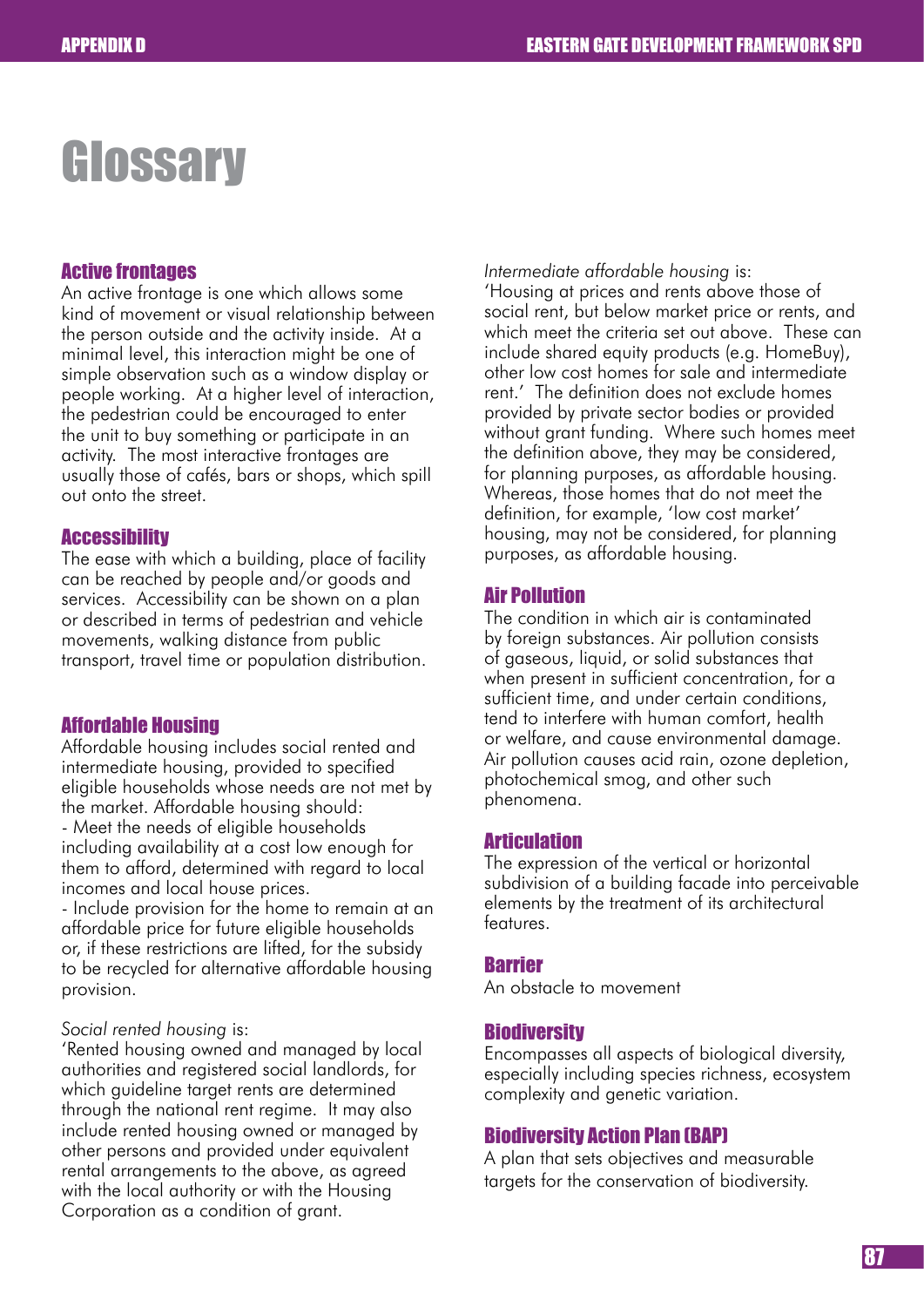# Block/Urban Block

The area bounded by a set of streets and undivided by any other significant street.

# Building element

A feature (such as a door or window) that contributes to the overall design of a building.

# Building line

The line formed by the frontages of buildings along a street.

# Built form

Buildings and their structures

#### Bulk

The combined effect of the arrangement, volume and shape of a building or group of buildings. Also called massing.

# Buildings of Local Interest

Buildings of Local Interest are not subject to statutory protection, but are recognised as being of importance to the locality or the City's historical and architectural development.

#### Cambridge Local Plan 2006

The Cambridge Local Plan 2006 sets out policies and proposals for future development and land use to 2016; the Plan will be a material consideration when determining planning applications.

# City Centre

Historic Core and Fitzroy/Burleigh Street shopping areas in Cambridge. These areas provide a range of facilities and services, which fulfil a function as a focus for both the community and for public transport. See also Cambridge Proposals Map (February 2008).

# Community Facilities

Facilities, which help meet the varied needs of the residents of Cambridge for health, educational and public services as well as social, cultural and religious activities. For the purposes of the Local Plan, community facilities are defined as uses falling within Class D1 "Non residential institutions" of the Use Class Order with the exception of university

teaching accommodation. In addition, the following subcategories of Class C2 "Residential Institutions" are considered to be community facilities: hospitals, residential schools, colleges or training centres.

#### Conservation Areas

Areas identified, which have special architectural or historic interest, worthy of protection and enhancement.

# Desire Line

An imaginary line linking facilties or places which people would find it convenient to travel between easily.

#### **Enclosure**

The use of buildings to create a sense of defined space.

#### Eyes on the street

People whose presence in adjacent buildings or on the street make it feel safer.

#### Facade

The principal face of a building.

#### **Fenestration**

The arrangement of windows on a facade.

#### Fine grain

The quality of an area's layout of building blocks and plots having small and frequent subdivisions.

#### Form

The layout (structure and urban grain), density, scale (height and massing) and appearance (materials and details).

#### Habitats Regulation Assessment

An assessment of the potential effects of a proposed plan in combination with other plans or projects on one or more European sites, Special Areas of Conservation, Special Protection Areas and RAMSAR sites). Required by the Habitats Directive 92/43/EEC, this assessment must be carried out for all local development documents, including SPDs, and approved by Natural England prior to the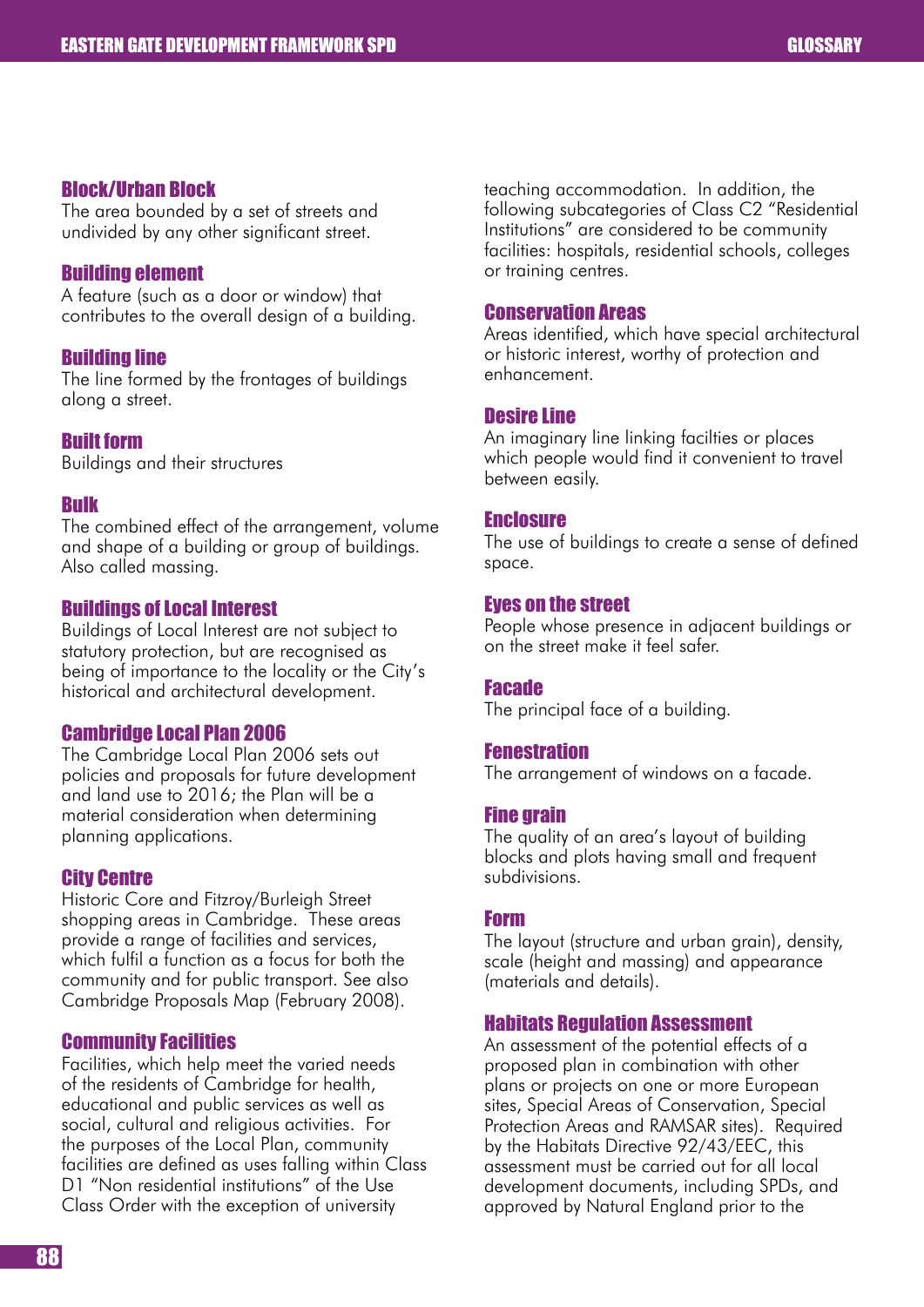adoption of the document in question.

# **Legibility**

The degree to which a place can be easily understood by its users and the clarity of the image it presents to the wider world.

#### Listed Building

A building or structure of special architectural or historic interest and included in a list, approved by the Secretary of State. The owner must get Listed Building Consent to carry out alterations that would affect its character or its setting.

#### Local Biodiversity Action Plan (LBAP)

The Action Plan works on the basis of partnership to identify local priorities and to determine the contribution they can make to the delivery of the national Species and Habitat Action Plan targets. The Local Biodiversity Action Plan has been prepared by Biodiversity Cambridgeshire (contact via Cambridgeshire County Council) 1999.

#### Local Plan

Abbreviation used to describe the statutory plan adopted by the City Council. It is a material consideration in determining planning applications, which should be in accordance with them as part of the Development Plan.

#### Major Development

#### Defined as:

Residential development: the erection of 10 or more dwellings or, if this is not known, where the site are is 0.5 hectares or more; or Other development: where the floor area to be created is 1,000m2 or more, or the site area is 1 hectare or more.

#### **Massing**

The combined effect of the arrangement, volume and shape of a building or group of elements. This is also called bulk.

#### **Mitigation**

The purpose of mitigation is to avoid, reduce and where possible remedy or offset any significant negative (adverse) effects on the environment etc arising from the proposed

development.

#### Mixed use development

Development comprising two or more uses as part of the same scheme. This could apply at a variety of scales from individual buildings, to a street, to a new neighbourhood or urban extension. 'Horizontal' mixed uses are side by side, usually in different buildings. Vertical mixed uses are on different floors of the same building.

#### Movement

People and vehicles going to and passing through buildings, places and spaces.

#### Natural surveillance

The discouragement to wrong-doing by the presence of passers by or the ability of people to see out of windows. Also know as passive surveillance.

# **Onen Space**

Includes all open space of public value. There is a broad range of spaces that may be of public value - not just land but also areas of water such as rivers and lakes - and includes, parks and gardens; natural and semi-natural urban greenspaces; green corridors; outdoor sports facilities; amenity greenspace; teenager's and children's play areas; allotments and community gardens; cemeteries and churchyards; accessible countryside in urban fringe areas and civic spaces.

#### Open Space Standards

The amount of open space required in all developments either on site or through commuted payments.

#### Parking Standards

Document setting out maximum permissible levels of car parking for various use-classes, along with minimum levels of cycle parking.

#### **Permeability**

Permeability describes the degree to which urban forms, buildings, places and spaces permit or restrict the movement of people or vehicles in different directions. Permeability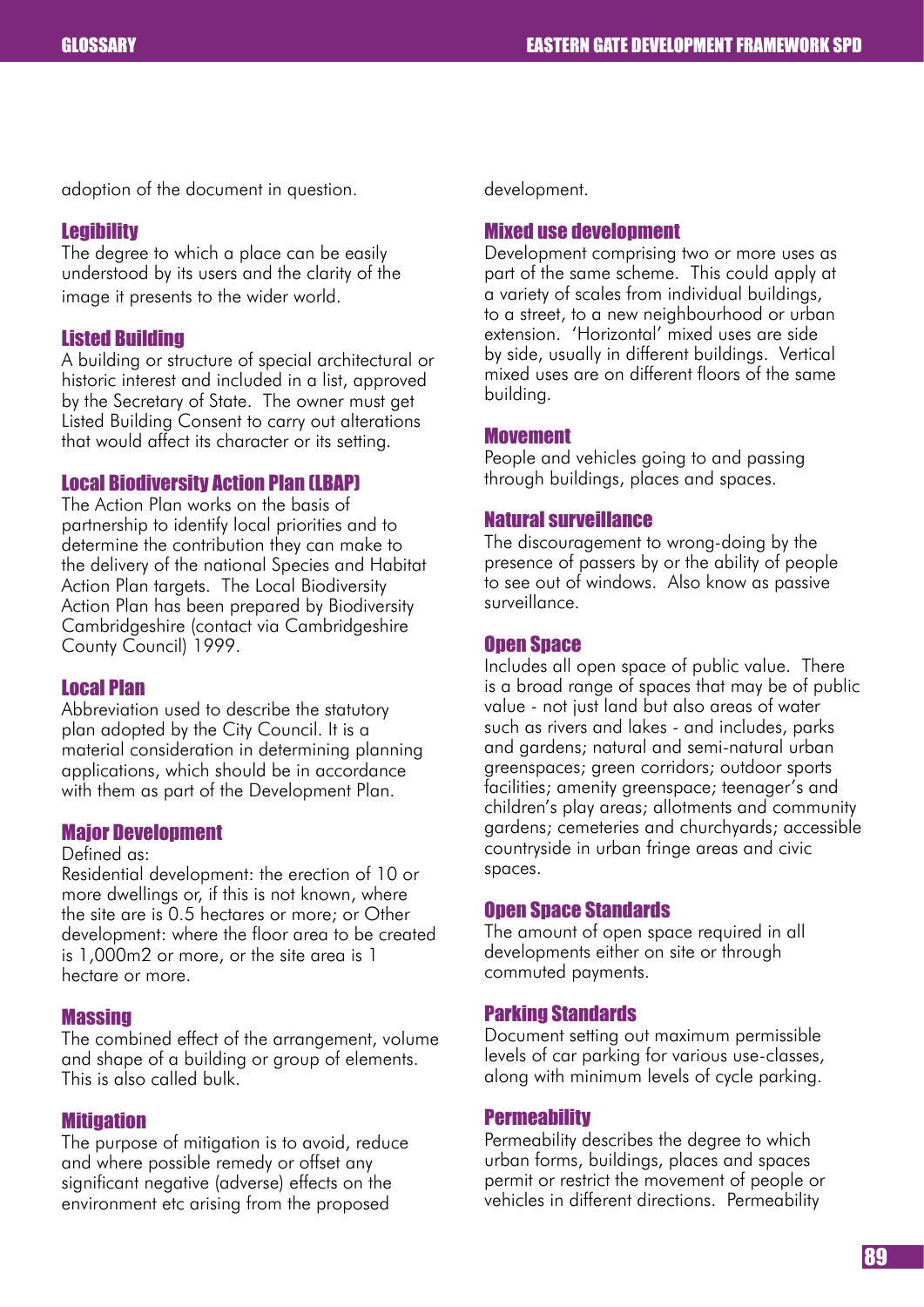is generally considered a positive attribute of urban design, as it permits ease of movement by different transport methods and avoids severing neighbourhoods. Areas which lack permeability, e.g. those severed by arterial roads or the layout of streets in cul-de-sac form, are considered to discourage effective movement on foot and encourage longer journeys by car.

# Planning Condition

Requirement attached to a planning permission. It may control how the development is carried out, or the way it is used in the future. It may require further information to be provided to the Local Planning Authority before or during the construction.

# Planning Obligation

A binding legal agreement requiring a developer or landowner to provide or contribute towards facilities, infrastructure or other measures, in order for planning permission to be granted. Planning Obligations are normally secured under Section 106 of the Town & Country Planning Act 1990.

# Planning Policy Guidance Note (PPG)

The guidance was issued on a range of planning issues by the (former) Department of the Environment; Department of the Environment, Transport and the Regions; Department of Transport, Local Government and the Regions; the Office of the Deputy Prime Minister and the Department for Communities and Local Government.

#### Planning Policy Statement (PPS)

The new versions of PPGs issued by the Office of the Deputy Prime Minister and its successor, the Department for Communities and Local Government.

# Public Art

Publicly sited works of art, which make an important contribution to the character and visual quality of the area and are accessible to the public. Details as per adopted Public Art SPD and any successor document.

# Public Realm

The parts of a village, town or city (whether publicly or privately owned) that are available, without charge for everyone to use or see, including streets, squares and parks.

# Renewable Energy

Renewable energy covers those energy flows that occur naturally and repeatedly in the environment – from the wind, the fall of water, the movement of the oceans, from the sun and from biomass.

#### Section 106

See Planning Obligation.

#### **Shared Snace**

A street or place accessible to both pedestrians and vehicles that is designed to enable pedestrians to move freely by reducing traffic management features that tend to encourage users of vehicles to assume priority.

#### Spill out space

Space used in association with an adjacent building (tables and chairs on the pavement outside a cafe, for example).

# Supplementary Planning Guidance (SPG) / Supplementary Planning Document (SPD)

SPDs add detail to policies laid out in development plan documents, or a saved policy in an existing development plan. These may take the form of design guides, area development briefs, a master plan or issuebased documents. These documents can use illustrations, text and practical examples to expand on how the authority's policies can be taken forward.

Local authorities must involve the community in the preparation of SPDs. They are also subject to a Sustainability Appraisal to ensure economic, environmental and social effects of the plan are in line with sustainable development targets.

The SPD may be taken into account as a material consideration in making planning decisions such as determining planning applications.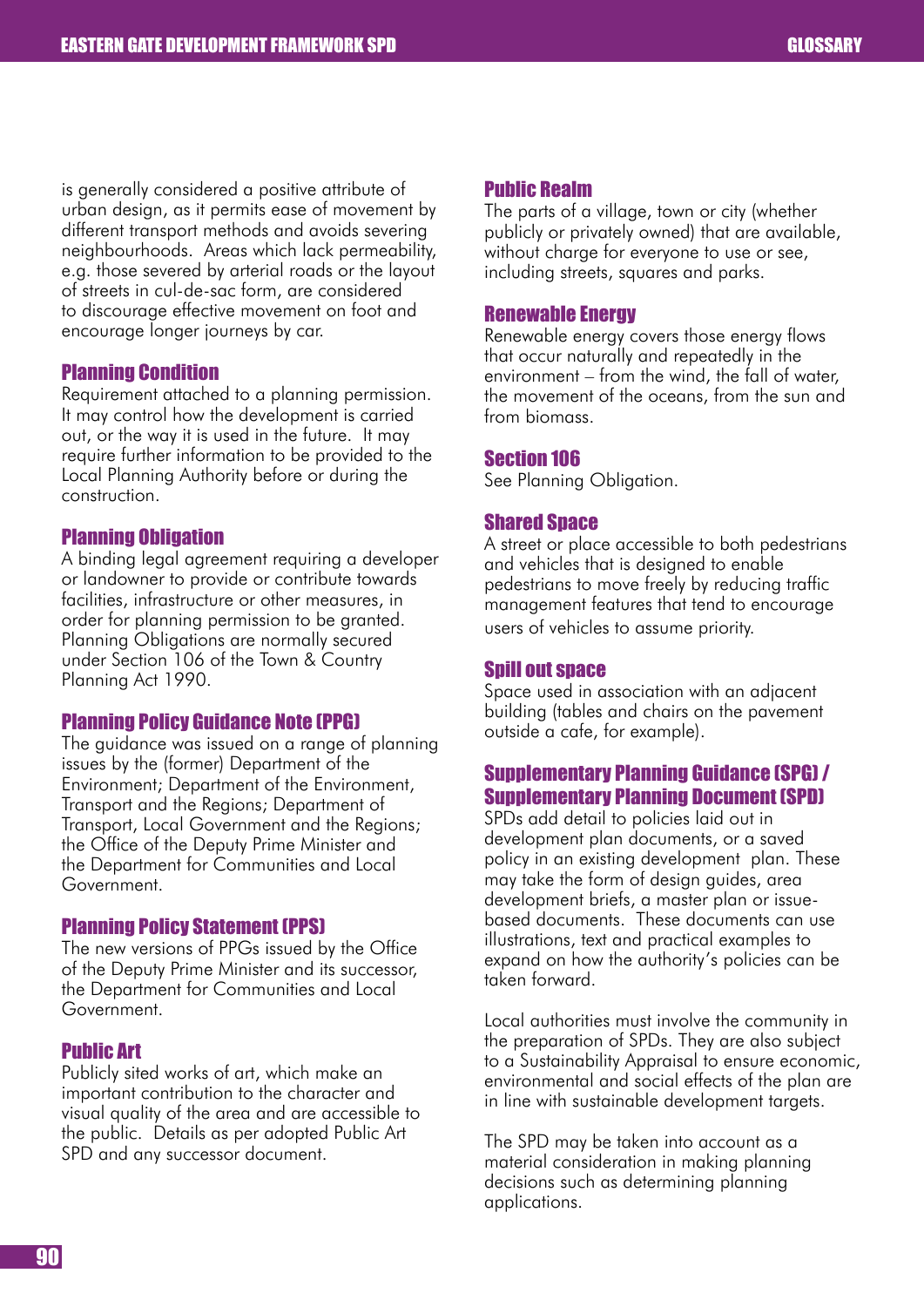# Sustainability Appraisal (SA)

An appraisal against sustainability criteria of proposals.

# Sustainable Community Strategy

A strategy for promoting the economic, environmental and social wellbeing of an area and contributing to the achievement of City and district-wide sustainable development. Prepared by the Local Strategic Partnerships for Cambridge City and South Cambridgeshire.

# Sustainable Development

Sustainable Development is a very broad term that encompasses many different aspects and issues from the global to local levels. Overall sustainable development can be described as 'Development, which meets the needs of the present without compromising the ability for the future generations to meet their own needs' (after the 1987 Report of the World Commission on Environment and Development – the Brundtland Commission).

# Sustainable Drainage Strategy (SuDS)

Development normally reduces the amount of water that can infiltrate into the ground and increases surface water run-off due to the amount of hard surfacing used. Sustainable drainage systems control surface water run off by mimicking natural drainage process through the use of surface water storage areas, flow limiting devices and the use of infiltration areas or soakaways etc.

# Transport Assessment (TA)

The Assessment [or Consideration] of the potential transport impacts of a proposed development, with an agreed plan to reduce or mitigate any adverse consequences and where appropriate establish how more sustainable modes of travel can be increased.

# Travel Plan

Package of measures tailored to a particular site, aimed at promoting more sustainable travel choices (such as walking, cycling, public transport) and reducing car use. It may include initiatives such as car sharing schemes, provision of cycle facilities, improved bus services, and restricting or charging for car parking.

# Urban Grain

The pattern of the arrangement and size of buildings and their pots in a settlement; and the degree to which an area's pattern of street blocks and street junctions is respectively small and frequent, or large and infrequent.

# Use Class

The Town and Country Planning (Use Classes) Order 1987 (as amended) established Use Classes, which is a system for classifying uses of land.

# Use Class A1

Shops where the sale, display or service is to visiting members of the public

# Use Class A2

Financial and professional services where the services are provided principally to visiting members of the public (banks, estate agents).

# Use Class A3

Restaurants & cafés – places where the primary purpose is the sale and consumption of food and light refreshment on the premises.

# Use Class A4

Public houses, wine bars or other drinking establishments – premises where the primary purpose is the sale and consumption of alcoholic drinks on the premises.

# Use Class A5

Take-aways – premises where the primary purpose is the sale of hot food to take-away.

# Use Class B1(a)

An office other than within class A2 (financial and professional services).

# Use Class B1(b)

Research and development of products or processes.

# Use Class B1(c)

Any industrial process that can be carried out in any residential area without detriment to the amenity of that area.